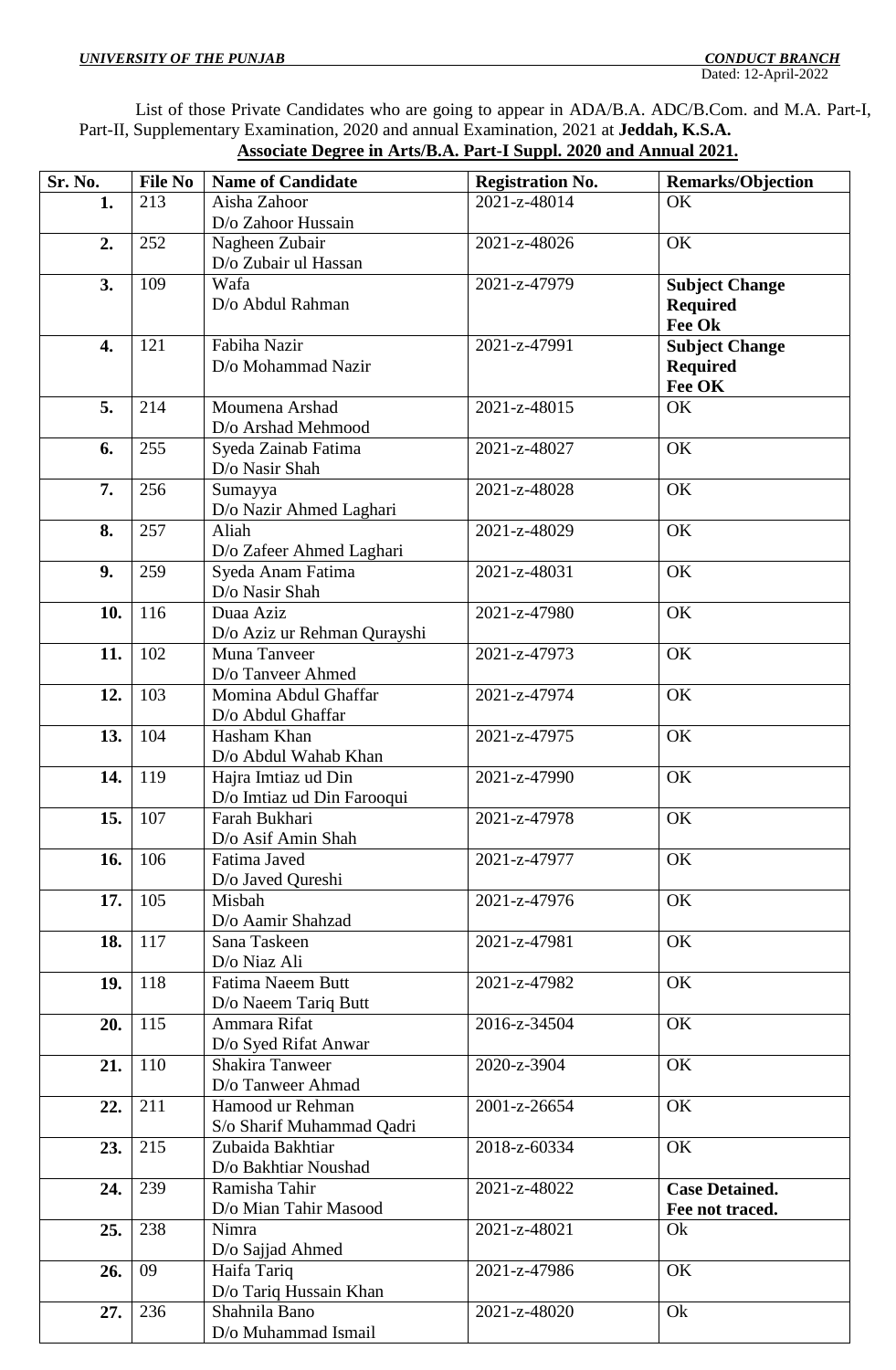| 28. | 78  | Anzalna Jawaid                | 2021-z-47966 | Ok                    |
|-----|-----|-------------------------------|--------------|-----------------------|
|     |     | D/o Muhammad Jawaid           |              |                       |
| 29. | 101 | <b>Memoona</b>                | 2021-z-47972 | Ok                    |
|     |     | D/o Muhammad Farooq           |              |                       |
| 30. | 247 | Afshan Noureen                | 2021-z-48024 | <b>OK</b>             |
|     |     | D/o Amjad Hussain             |              |                       |
| 31. | 245 | <b>Kanwal Batool</b>          | 2021-z-48023 | Ok                    |
|     |     | D/o Syed Mujahid Hussain Shah |              |                       |
| 32. | 307 | Aisha                         | 2020-z-54621 | Ok                    |
|     |     | D/o Abdul Jabbar Khan         |              |                       |
| 33. | 359 | Arbab Bashir                  | 2020-z-54654 | <b>Case Detained</b>  |
|     |     | D/o Bashir Ahmed              |              | <b>Fee not Traced</b> |
| 34. | 348 | Javeria Sohail                |              | <b>OK</b>             |
|     |     | D/o Sohail Sarwar             |              |                       |

# **Associate Degree in Arts,/B.A Part-II, Suppl. 2020 and Annual 2021,**

| Sr. No. | <b>FileNo</b> | <b>Name of Candidate</b>      | <b>Registration No.</b> | <b>Remarks/Objection</b> |
|---------|---------------|-------------------------------|-------------------------|--------------------------|
| 1.      | 114           | Ammara Riffat                 | 2016-z-34504            | OK                       |
|         |               | D/o Syed Riffat Anwar         |                         |                          |
| 2.      | 113           | Shakira Tanweer               | 2020-z-3904             | OK                       |
|         |               | D/o Tanweer Ahmad             |                         |                          |
| 3.      | 212           | Hamood ur Rehman              | 2001-z-26654            | Ok                       |
|         |               | S/o Sharif Muhammad Qadri     |                         |                          |
| 4.      | 216           | Zubaida Bakhtiar              | 2018-z-60334            | OK                       |
|         |               | D/o Bakhtiar Noushad          |                         |                          |
| 5.      | 019           | Yusra                         | 2019-z-54516            | Ok                       |
|         |               | D/o Muhammad Ali Qudsi        |                         |                          |
| 6.      | 14            | Kiran Saleem                  | 2017-z-66949            | Ok                       |
|         |               | D/o Muhammad Saleem           |                         |                          |
| 7.      | 39            | Arooj Razaq                   | 2017-z-66950            | <b>Case Detained</b>     |
|         |               | D/o Abdul Razzaq              |                         | Fee not attached         |
| 8.      | 209           | Ayesha Mahanoor               | 2019-z-54687            | Ok                       |
|         |               | D/o Zulfiqar Abdul Lateef     |                         |                          |
| 9.      | 100           | Fatima Zamurad                | 2018-z-603344           | Ok                       |
|         |               | D/o Zamurad Hussain Khan      |                         |                          |
| 10.     | 241           | Marwa Majeed                  | 2019-z-54561            | <b>Case Detained.</b>    |
|         |               | D/o Abdul Majeed              |                         | Fee not Traced.          |
| 11.     | 251           | <b>Kanwal Batool</b>          | 2021-z-48023            | OK                       |
|         |               | D/o Syed Mujahid Hussain Shah |                         |                          |
| 12.     | 270           | Fatima Taqi                   | 2019-z-54524            | Ok                       |
|         |               | D/o Mohammad Kashif Taqi      |                         |                          |
| 13.     | 318           | Amal Shabbir Mirza            | 2020-z-54697            | <b>Case Detained.</b>    |
|         |               | D/o Mirza Shabbir Uddin       |                         | <b>Fee not Traced.</b>   |
| 14.     | 320           | Aqsa Sheikh Masood            | 2020-z-54695            | <b>Case Detained.</b>    |
|         |               | D/o Sheikh Masood Akhtar      |                         | Fee not Traced.          |
| 15.     | 305           | Aisha                         | 2020-z-54621            | Ok                       |
|         |               | D/o Abdul Jabbar Khan         |                         |                          |
| 16.     | 308           | Mariyam                       | 2020-z-54620            | Ok                       |
|         |               | D/o Abdul Jabbar Khan         |                         |                          |
| 17.     | 309           | Maryah                        | 2019-z-54482            | Ok                       |
|         |               | D/o Abdul Jabbar Khan         |                         |                          |
| 18.     | 319           | Noorah                        | 2020-z-54619            | Ok                       |
|         |               | D/o Abdul Jabbar Khan         |                         |                          |
| 19.     | 379           | Mariam Mohammad Mohsin        | 2019-z-54529            | Fee verification is      |
|         |               | D/o Mohammad Mohsin           |                         | <b>Pending</b>           |
| 20.     | 349           | Javeria Sohail                |                         | OK                       |
|         |               | D/o Sohail Sarwar             |                         |                          |
| 21.     | 351           | Fatima Muhammad Asghar        | 2020-z-54624            | Ok                       |
|         |               | D/o Muhammad Asghar           |                         |                          |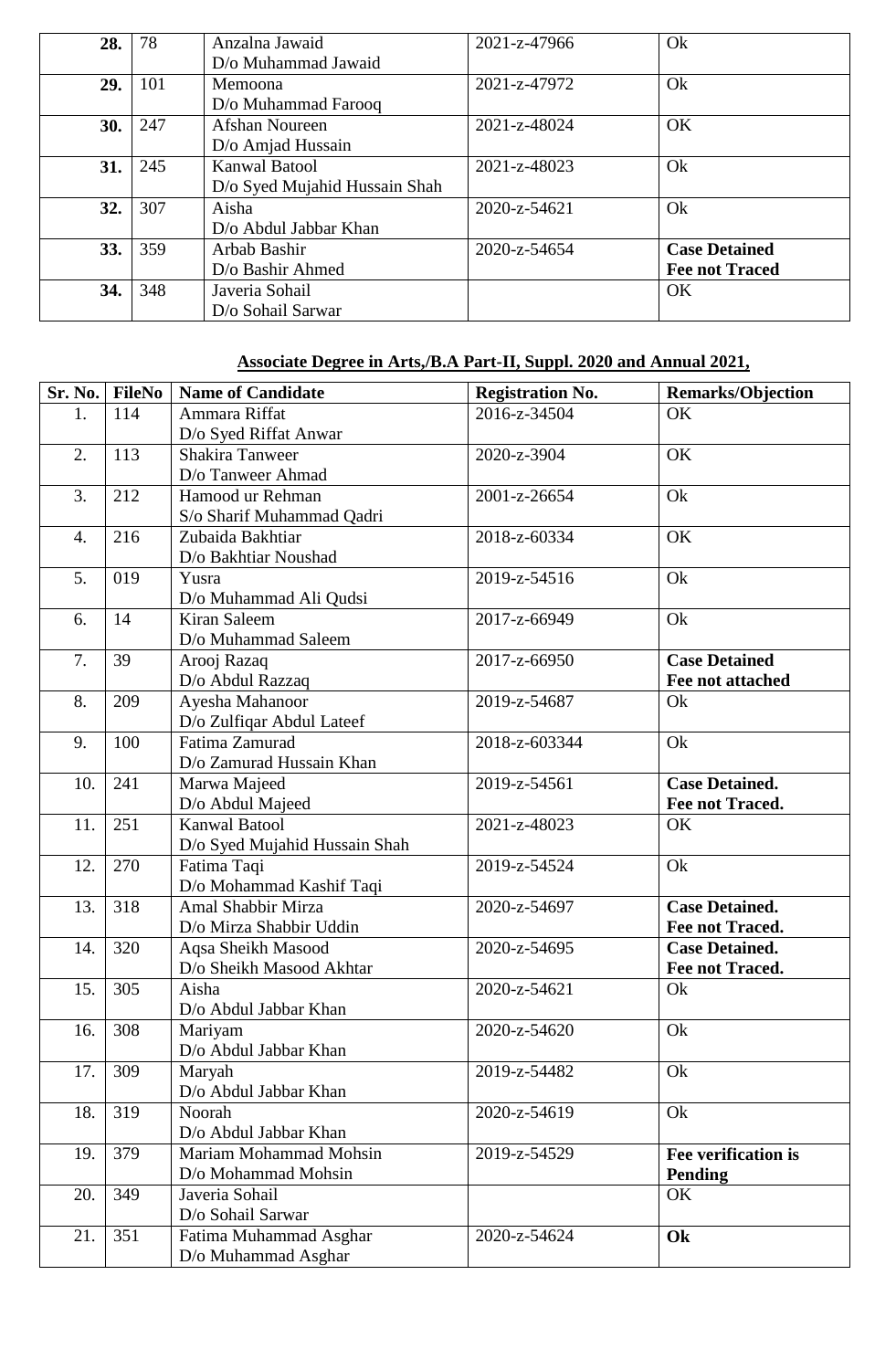| Sr.No.           | <b>FileNo</b> | <b>Name of Candidate</b>    | <b>Registration No.</b> | <b>Remarks/Objection</b> |
|------------------|---------------|-----------------------------|-------------------------|--------------------------|
| 1.               | 112           | Omer                        | 2021-z-48046            | Ok                       |
|                  |               | S/o Abdul Sattar            |                         |                          |
| 2.               | 108           | Mohammad Saad               | 2021-z-48044            | Ok                       |
|                  |               | S/o Mohammad Shakeel Shaikh |                         |                          |
| 3.               | 120           | Fatima Javed                | 2021-z-48047            | OK                       |
|                  |               | D/o Javed Gull              |                         |                          |
| $\overline{4}$ . | 167           | Momina Sajjad               | 2021-z-48050            | OK                       |
|                  |               | D/o Sajjad Hussain          |                         |                          |
| 5.               | 113           | <b>Qasim Tanveer</b>        | 2021-z-48045            | OK                       |
|                  |               | S/o Tanveer Ahmed           |                         |                          |
| 6.               | 235           | Syed Abid Ali               | 2021-z-48061            | Ok                       |
|                  |               | S/o Rashid Ali              |                         |                          |
| 7.               | 168           | Maria Sajjad                | 2021-z-48051            | OK                       |
|                  |               | D/o Sajjad Hussain          |                         |                          |
| 8.               | 178           | Farhan Mahmood              | 2020-z-9424             | Ok                       |
|                  |               | S/o Tariq Mahmood           |                         |                          |
| 9.               | 127           | Marriam Arshad              | 2020-z-53144            | Ok                       |
|                  |               | D/o Arshad Ali              |                         |                          |
| 10.              | 125           | Saeed                       | 2021-z-48048            | Ok                       |
|                  |               | S/o Majid Hafiz             |                         |                          |
| 11.              | 099           | Fawaz Arshad Qureshi        | 2021-z-48043            | Ok                       |
|                  |               | S/o Arshad Mahmood Qureshi  |                         |                          |
| 12.              | 208           | Amal Yousaf Jamali          | 2021-z-48060            | Ok                       |
|                  |               | D/o Yousaf Jamali           |                         |                          |
| 13.              | 130           | Assam Ahmad                 | 2021-z-48049            | OK                       |
|                  |               | S/o Arfan Ahmad             |                         |                          |
| 14.              | 272           | Sahiba                      | 2017-z-66987            | OK                       |
|                  |               | D/o Muhammad Yousaf         |                         |                          |
| 15.              | 293           | Mehvash Mehboob             | 2020-z-54676            | OK                       |
|                  |               | D/o Mehboob Elahi           |                         |                          |

# **Associate Degree in Commerce./B.Com Part-I, 2nd Annual 2020 and Annual 2021**

# **Associate Degree in Commerce,/B.Com. Part-II, 2nd Annual 2020 and Annual 2021**

| Sr.              | <b>File</b> | <b>Name of Candidate</b>   | <b>Registration No.</b> | <b>Remarks/Objection</b> |
|------------------|-------------|----------------------------|-------------------------|--------------------------|
| No.              | <b>Nos</b>  |                            |                         |                          |
| 1.               | 98          | <b>Jamshed Munir</b>       | 2019-z-54651            | OK                       |
|                  |             | S/o Mohammad Munir         |                         |                          |
| 2.               | 128         | Firdous                    | 2019-z-54594            | OK                       |
|                  |             | D/o Ghulam Rasool          |                         |                          |
| 3.               | 129         | Talha Mubeen Hashmi        | 2019-z-54630            | OK                       |
|                  |             | S/o Muhammad Idrees Hashmi |                         |                          |
| $\overline{4}$ . | 126         | Marriam Arshad             | 2020-z-53144            | OK                       |
|                  |             | D/o Arshad Ali             |                         |                          |
| 5.               | 31          | Muhammad                   | 2015-z-53880            | <b>Case Detained.</b>    |
|                  |             | S/o Abdullah               |                         | Fee not Traced.          |
| 6.               | 20          | Suleman Shabbir            | 2018-z-60488            | OK                       |
|                  |             | S/o Mohammad Shabbir       |                         |                          |
| 7.               | 21          | Hasham Iftikhar            | 2018-z-60445            | OK                       |
|                  |             | S/o Muhammad Iftikhar      |                         |                          |
| 8.               | 22          | Hamza Naseem Butt          | 2016-z-53205            | OK                       |
|                  |             | S/o Naseem Ahmad Butt      |                         |                          |
| 9.               | 358         | Muhammad Sameer Imtiaz     | 2018-z-60441            | OK                       |
|                  |             | S/o Imtiaz Hussain Anjum   |                         |                          |
| 10.              | 210         | Mirza Rayan Baig           | 2015-asa-9              | OK                       |
|                  |             | S/o Mirza Isfandyar Baig   |                         |                          |
| 11.              | 298         | Rehab Hashmi               | 2020-z-54700            | OK                       |
|                  |             | D/o Azam Ali Hashmi        |                         |                          |
| 12.              | 378         | Aisha                      | 2020-z-54674            | Fee verification is      |
|                  |             | D/o Saeed Ahmad            |                         | <b>Pending</b>           |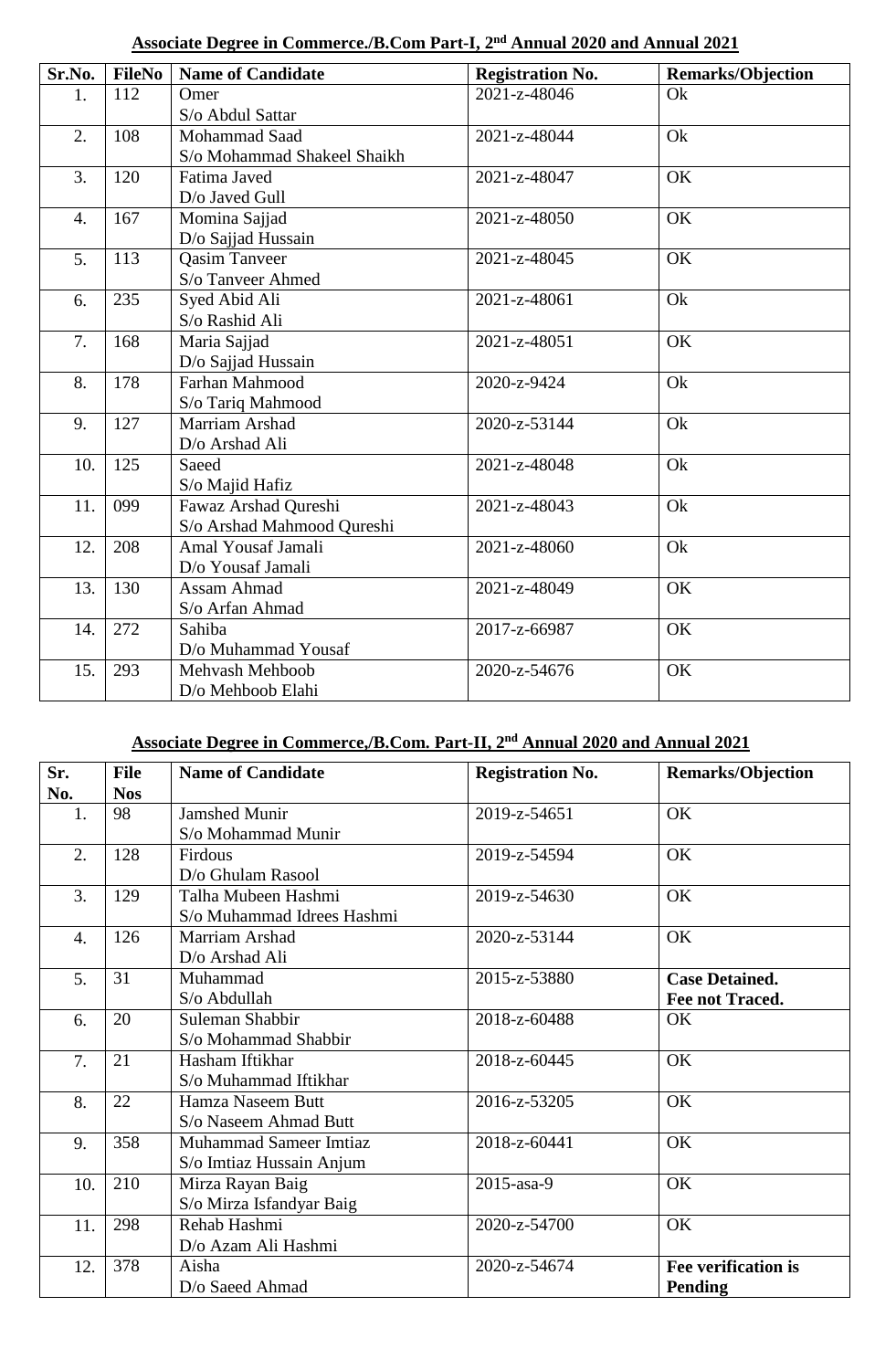| Sr. | <b>File</b> | <b>Name of Candidate</b>   | <b>Registration No.</b> | <b>Remarks/Objection</b> |
|-----|-------------|----------------------------|-------------------------|--------------------------|
| No. | <b>Nos</b>  |                            |                         |                          |
| 1.  | 244         | Saman Dastagir Khan        | 2019-z-54481            | OK                       |
|     |             | D/o Mohammad Dastagir Khan |                         |                          |
| 2.  | 122         | Hanan Mujahid Ali          | 2013-asa-25             | <b>OK</b>                |
|     |             | D/o Mujahid Ali            |                         |                          |
| 3.  | 28          | Aisha Iqbal                | 2015-z-53891            | OK                       |
|     |             | D/o Muhammad Iqbal Tahir   |                         |                          |
| 4.  | 30          | Sana Sohail                | 2017-z-66898            | <b>OK</b>                |
|     |             | D/o Sohail Qamar           |                         |                          |
| 5.  | 140         | Hadia Zaheer               | 2021-z-48066            | <b>OK</b>                |
|     |             | D/o Mohammad Zaheer Aqil   |                         |                          |

#### **M.A. English Part-I, Suppl. 2020 and Annual 2021**

#### **M.A. Urdu Part-I, Suppl. 2020 and Annual 2021**

| 135 | Shahina Nasreen         | $92 - i$ jw $-32$ | <b>Case Detained.</b>      |
|-----|-------------------------|-------------------|----------------------------|
|     | D/o Nazir Ahmad         |                   | Fee not Attached           |
| 347 | Alveena Saadat          | 2020-z-44693      | <b>Fee verification is</b> |
|     | D/o Saadat Mahmood Khan |                   | Pending                    |

#### **M.A. Islamic Studies Part-I, Suppl. 2020 and Annual 2021**

|    | 123 | Fouzia Jabeen             | $93-ft-23$   | OK |
|----|-----|---------------------------|--------------|----|
|    |     | D/o Zahoor Ahmed          |              |    |
| 2. | 124 | Mussarrat Jabeen          | 95-cw-387    | OK |
|    |     | D/o Iftikhar Ahmad        |              |    |
| 3. | 138 | Naseem Akhtar             | 88-gwg-282   | OK |
|    |     | D/o Abdul Waheed          |              |    |
| 4. | 133 | Nudrat Fatima             | 2021-z-48065 | OK |
|    |     | $D$ /o Sher Ali           |              |    |
|    | 132 | Rubina Hashmi             | $93-wr-20$   | OK |
|    |     | D/o Muhammad Azeem Hashmi |              |    |

### **M.A. Political Science Part-I, Suppl. 2020 and Annual 2021**

| Ι. | 123 | Muhammad Adnan Ibrahim  | 2021-z-48071   | OK                   |
|----|-----|-------------------------|----------------|----------------------|
|    |     | D/o Atta Muhammad       |                |                      |
| 2. | 234 | Sana Farid              | 2006-bcl-158   | OK                   |
|    |     | D/o Farid Ahmad         |                |                      |
| 3. | 131 | Sahar Akram             | $2012$ -pcs-53 | OK                   |
|    |     | D/o Muhammad Akram      |                |                      |
| 4. | 139 | Naveed Ahmad            | $94-fsf-32$    | <b>Case detained</b> |
|    |     | S/o Muhammad Shafi Shad |                | Incomplete fee       |
| 5. | 136 | Abdul Ahad              | 85-z-9638      | OK                   |
|    |     | S/o Abdul Aleem         |                |                      |
| 6. | 346 | Sadia                   | 2017-z-66940   | Fee verification is  |
|    |     | D/o Muhammad Tariq      |                | Pending              |

#### **M.A. Arabic Part-I, Suppl. 2020 and Annual 2021**

| . . | -14 | Mehnaz<br>Akhtar                             | z-63646<br>ററ<br>-<br>$\Delta$<br>∠∪<br>∼ | OK |
|-----|-----|----------------------------------------------|-------------------------------------------|----|
|     |     | <b>TZ1</b><br>Khan<br>Jabbar<br>Abdul<br>D/O |                                           |    |

## **M.A. History Part-I, Suppl. 2020 and Annual 2021**

| -34 | Fatima Iqbal             | 2012-asa-29 | <b>Case Detained</b>  |
|-----|--------------------------|-------------|-----------------------|
|     | D/o Muhammad Tahir Iqbal |             | <b>Fee not Traced</b> |